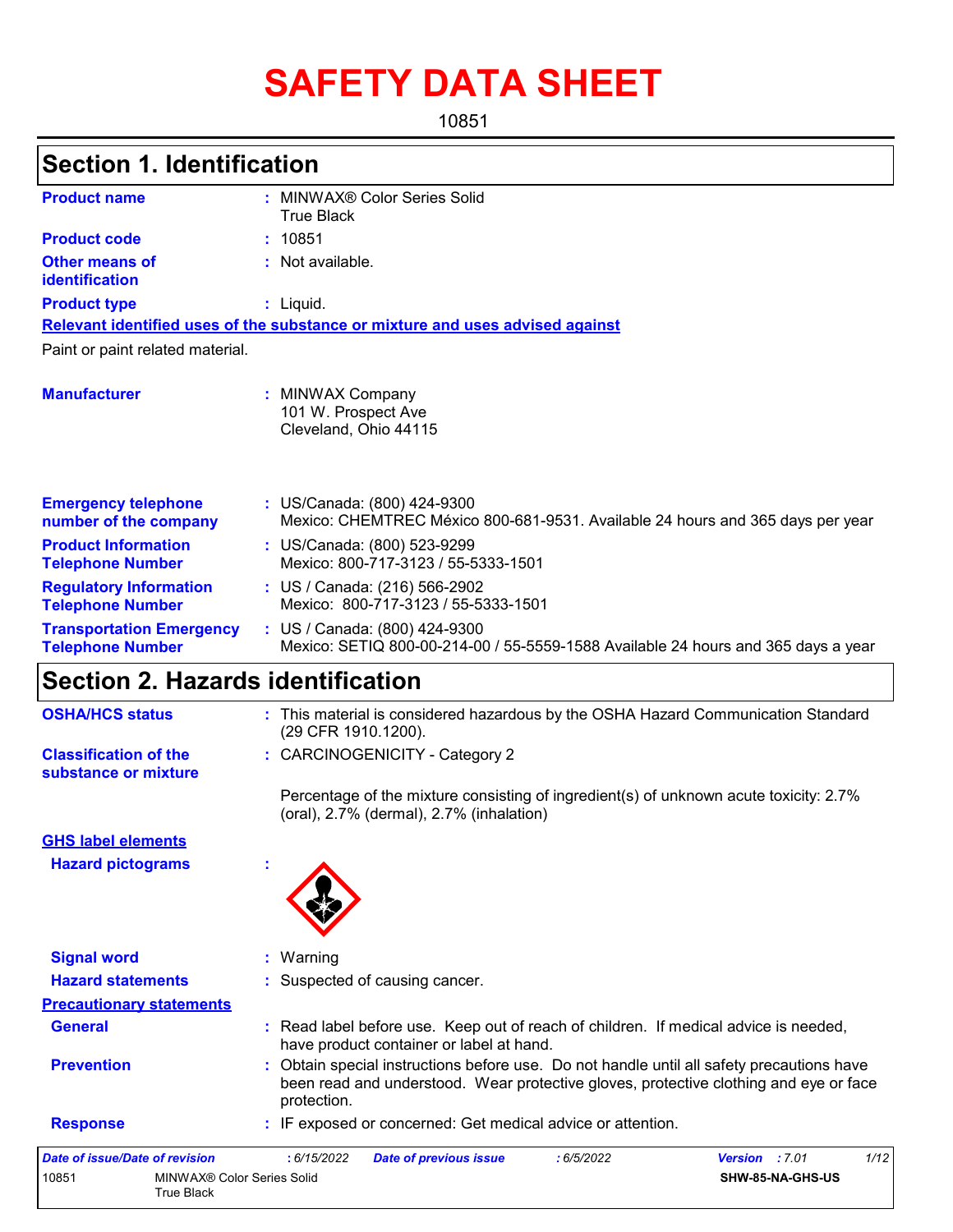## **Section 2. Hazards identification**

| <b>Storage</b>                             | : Store locked up.                                                                                                                              |
|--------------------------------------------|-------------------------------------------------------------------------------------------------------------------------------------------------|
| <b>Disposal</b>                            | : Dispose of contents and container in accordance with all local, regional, national and<br>international regulations.                          |
| <b>Supplemental label</b><br>elements      | WARNING: This product contains chemicals known to the State of California to cause<br>cancer and birth defects or other reproductive harm.      |
|                                            | Please refer to the SDS for additional information. Keep out of reach of children. Do not<br>transfer contents to other containers for storage. |
| <b>Hazards not otherwise</b><br>classified | : None known.                                                                                                                                   |

## **Section 3. Composition/information on ingredients**

| Substance/mixture     | : Mixture        |
|-----------------------|------------------|
| <b>Other means of</b> | : Not available. |
| <b>identification</b> |                  |

#### **CAS number/other identifiers**

| <b>Ingredient name</b>          | $\%$ by weight | <b>CAS number</b> |
|---------------------------------|----------------|-------------------|
| Propylene Glycol                | ≤10            | 57-55-6           |
| <b>Barium Sulfate</b>           | I≤З            | 7727-43-7         |
| Nonylphenoxypoly(ethoxy)ethanol | ∣≤3            | 9016-45-9         |
| Carbon Black                    | l≤3            | 1333-86-4         |

Any concentration shown as a range is to protect confidentiality or is due to batch variation.

**There are no additional ingredients present which, within the current knowledge of the supplier and in the concentrations applicable, are classified and hence require reporting in this section.**

**Occupational exposure limits, if available, are listed in Section 8.**

### **Section 4. First aid measures**

|                     | <b>Description of necessary first aid measures</b>                                                                                                                                                                                                                                                                                                                                                                                                                                                                                                                                                                                                                                |
|---------------------|-----------------------------------------------------------------------------------------------------------------------------------------------------------------------------------------------------------------------------------------------------------------------------------------------------------------------------------------------------------------------------------------------------------------------------------------------------------------------------------------------------------------------------------------------------------------------------------------------------------------------------------------------------------------------------------|
| <b>Eye contact</b>  | : Immediately flush eyes with plenty of water, occasionally lifting the upper and lower<br>eyelids. Check for and remove any contact lenses. Continue to rinse for at least 10<br>minutes. Get medical attention.                                                                                                                                                                                                                                                                                                                                                                                                                                                                 |
| <b>Inhalation</b>   | : Remove victim to fresh air and keep at rest in a position comfortable for breathing. If<br>not breathing, if breathing is irregular or if respiratory arrest occurs, provide artificial<br>respiration or oxygen by trained personnel. It may be dangerous to the person providing<br>aid to give mouth-to-mouth resuscitation. Get medical attention. If unconscious, place<br>in recovery position and get medical attention immediately. Maintain an open airway.<br>Loosen tight clothing such as a collar, tie, belt or waistband.                                                                                                                                         |
| <b>Skin contact</b> | : Flush contaminated skin with plenty of water. Remove contaminated clothing and<br>shoes. Continue to rinse for at least 10 minutes. Get medical attention. Wash clothing<br>before reuse. Clean shoes thoroughly before reuse.                                                                                                                                                                                                                                                                                                                                                                                                                                                  |
| <b>Ingestion</b>    | : Wash out mouth with water. Remove dentures if any. If material has been swallowed<br>and the exposed person is conscious, give small quantities of water to drink. Stop if the<br>exposed person feels sick as vomiting may be dangerous. Do not induce vomiting<br>unless directed to do so by medical personnel. If vomiting occurs, the head should be<br>kept low so that vomit does not enter the lungs. Get medical attention. Never give<br>anything by mouth to an unconscious person. If unconscious, place in recovery position<br>and get medical attention immediately. Maintain an open airway. Loosen tight clothing<br>such as a collar, tie, belt or waistband. |

#### **Most important symptoms/effects, acute and delayed Potential acute health effects**

| Date of issue/Date of revision |                                          | : 6/15/2022 | <b>Date of previous issue</b> | : 6/5/2022 | <b>Version</b> : 7.01 |                         | 2/12 |
|--------------------------------|------------------------------------------|-------------|-------------------------------|------------|-----------------------|-------------------------|------|
| 10851                          | MINWAX® Color Series Solid<br>True Black |             |                               |            |                       | <b>SHW-85-NA-GHS-US</b> |      |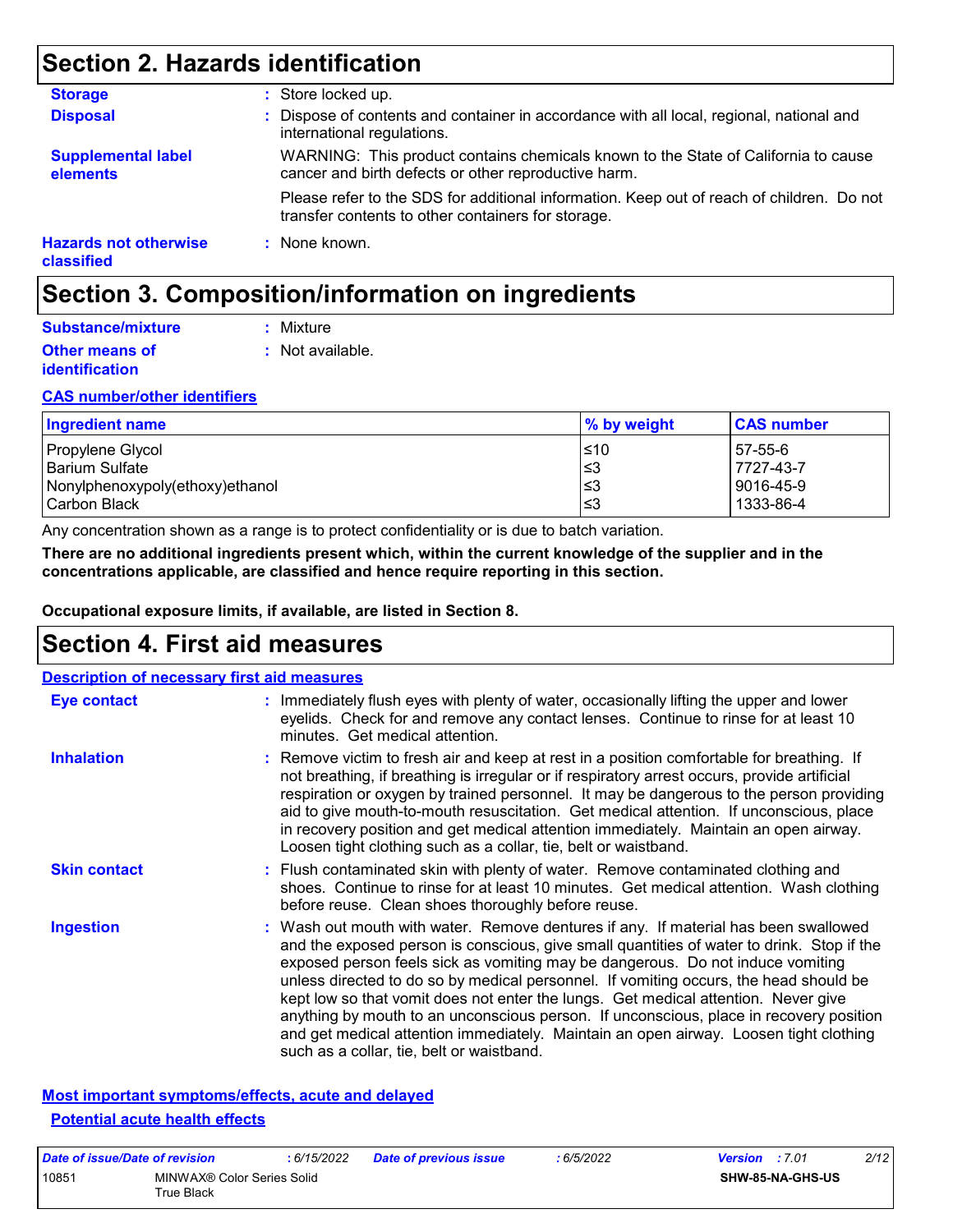## **Section 4. First aid measures**

| <b>Eye contact</b>                  | : No known significant effects or critical hazards.                                                                                                                           |
|-------------------------------------|-------------------------------------------------------------------------------------------------------------------------------------------------------------------------------|
| <b>Inhalation</b>                   | : No known significant effects or critical hazards.                                                                                                                           |
| <b>Skin contact</b>                 | : No known significant effects or critical hazards.                                                                                                                           |
| <b>Ingestion</b>                    | : No known significant effects or critical hazards.                                                                                                                           |
| <b>Over-exposure signs/symptoms</b> |                                                                                                                                                                               |
| Eye contact                         | : No specific data.                                                                                                                                                           |
| <b>Inhalation</b>                   | : No specific data.                                                                                                                                                           |
| <b>Skin contact</b>                 | : No specific data.                                                                                                                                                           |
| <b>Ingestion</b>                    | : No specific data.                                                                                                                                                           |
|                                     | <u>Indication of immediate medical attention and special treatment needed, if necessary</u>                                                                                   |
| Notes to physician                  | : Treat symptomatically. Contact poison treatment specialist immediately if large<br>quantities have been ingested or inhaled.                                                |
| <b>Specific treatments</b>          | : No specific treatment.                                                                                                                                                      |
| <b>Protection of first-aiders</b>   | : No action shall be taken involving any personal risk or without suitable training. It may<br>be dangerous to the person providing aid to give mouth-to-mouth resuscitation. |
|                                     |                                                                                                                                                                               |

#### **See toxicological information (Section 11)**

## **Section 5. Fire-fighting measures**

| <b>Extinguishing media</b>                               |                                                                                                                                                                                                     |
|----------------------------------------------------------|-----------------------------------------------------------------------------------------------------------------------------------------------------------------------------------------------------|
| <b>Suitable extinguishing</b><br>media                   | : Use an extinguishing agent suitable for the surrounding fire.                                                                                                                                     |
| <b>Unsuitable extinguishing</b><br>media                 | : None known.                                                                                                                                                                                       |
| <b>Specific hazards arising</b><br>from the chemical     | : In a fire or if heated, a pressure increase will occur and the container may burst.                                                                                                               |
| <b>Hazardous thermal</b><br>decomposition products       | : Decomposition products may include the following materials:<br>carbon dioxide<br>carbon monoxide<br>sulfur oxides<br>metal oxide/oxides                                                           |
| <b>Special protective actions</b><br>for fire-fighters   | : Promptly isolate the scene by removing all persons from the vicinity of the incident if<br>there is a fire. No action shall be taken involving any personal risk or without suitable<br>training. |
| <b>Special protective</b><br>equipment for fire-fighters | : Fire-fighters should wear appropriate protective equipment and self-contained breathing<br>apparatus (SCBA) with a full face-piece operated in positive pressure mode.                            |

## **Section 6. Accidental release measures**

|                                | Personal precautions, protective equipment and emergency procedures                                                                                                                                                                                                                                                                                                                                              |  |
|--------------------------------|------------------------------------------------------------------------------------------------------------------------------------------------------------------------------------------------------------------------------------------------------------------------------------------------------------------------------------------------------------------------------------------------------------------|--|
| For non-emergency<br>personnel | : No action shall be taken involving any personal risk or without suitable training.<br>Evacuate surrounding areas. Keep unnecessary and unprotected personnel from<br>entering. Do not touch or walk through spilled material. Avoid breathing vapor or mist.<br>Provide adequate ventilation. Wear appropriate respirator when ventilation is<br>inadequate. Put on appropriate personal protective equipment. |  |
| For emergency responders       | : If specialized clothing is required to deal with the spillage, take note of any information in<br>Section 8 on suitable and unsuitable materials. See also the information in "For non-<br>emergency personnel".                                                                                                                                                                                               |  |

| Date of issue/Date of revision |                                          | : 6/15/2022 | Date of previous issue | : 6/5/2022 | <b>Version</b> : 7.01 |                         | 3/12 |
|--------------------------------|------------------------------------------|-------------|------------------------|------------|-----------------------|-------------------------|------|
| 10851                          | MINWAX® Color Series Solid<br>True Black |             |                        |            |                       | <b>SHW-85-NA-GHS-US</b> |      |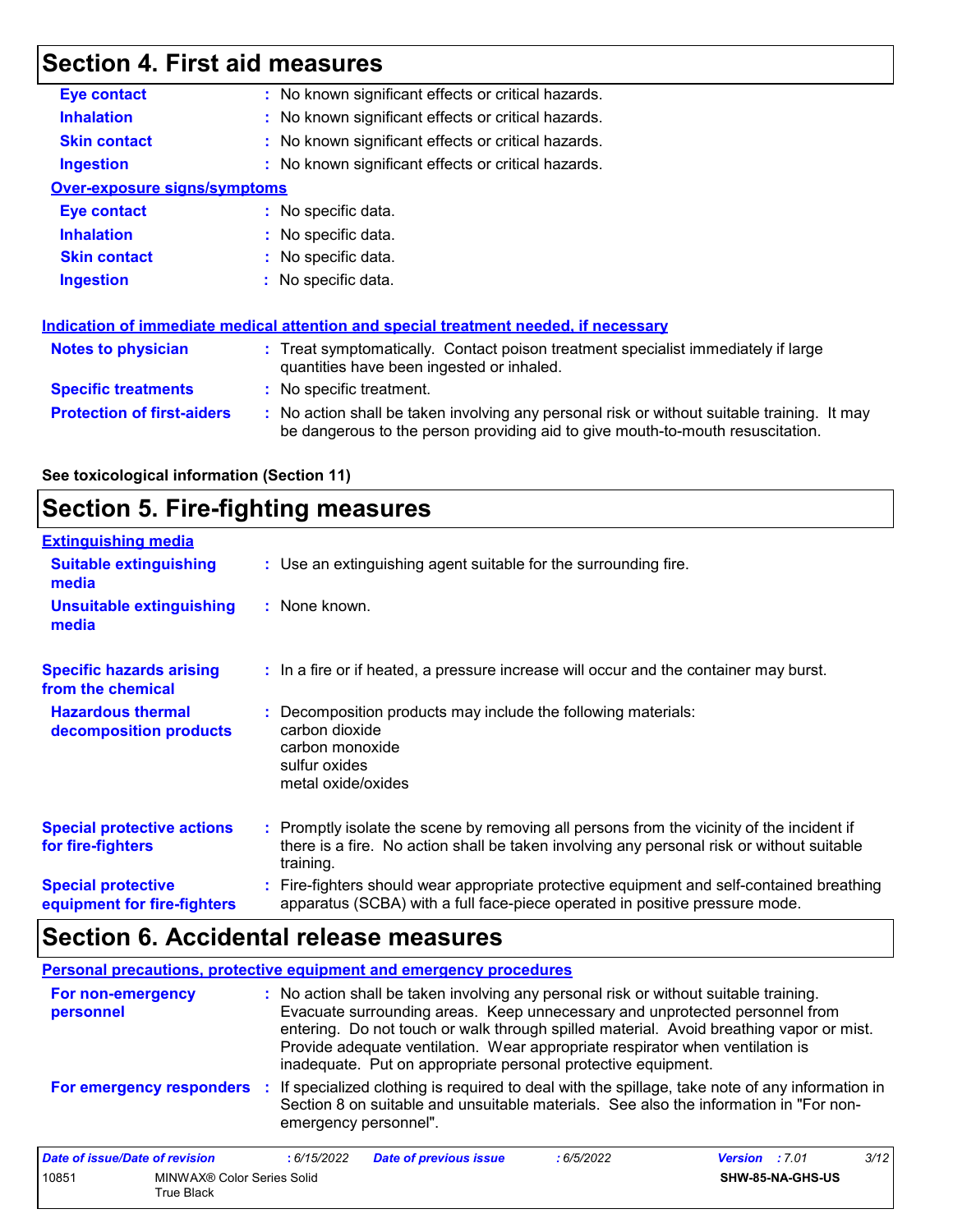| <b>Environmental precautions</b> | : Avoid dispersal of spilled material and runoff and contact with soil, waterways, drains |
|----------------------------------|-------------------------------------------------------------------------------------------|
|                                  | and sewers. Inform the relevant authorities if the product has caused environmental       |
|                                  | pollution (sewers, waterways, soil or air).                                               |

#### **Methods and materials for containment and cleaning up**

| <b>Small spill</b> | : Stop leak if without risk. Move containers from spill area. Dilute with water and mop up<br>if water-soluble. Alternatively, or if water-insoluble, absorb with an inert dry material and<br>place in an appropriate waste disposal container. Dispose of via a licensed waste<br>disposal contractor.                                                                                                                                                                                                                                                                                                                                                                                                     |
|--------------------|--------------------------------------------------------------------------------------------------------------------------------------------------------------------------------------------------------------------------------------------------------------------------------------------------------------------------------------------------------------------------------------------------------------------------------------------------------------------------------------------------------------------------------------------------------------------------------------------------------------------------------------------------------------------------------------------------------------|
| <b>Large spill</b> | : Stop leak if without risk. Move containers from spill area. Approach release from<br>upwind. Prevent entry into sewers, water courses, basements or confined areas. Wash<br>spillages into an effluent treatment plant or proceed as follows. Contain and collect<br>spillage with non-combustible, absorbent material e.g. sand, earth, vermiculite or<br>diatomaceous earth and place in container for disposal according to local regulations<br>(see Section 13). Dispose of via a licensed waste disposal contractor. Contaminated<br>absorbent material may pose the same hazard as the spilled product. Note: see<br>Section 1 for emergency contact information and Section 13 for waste disposal. |

## **Section 7. Handling and storage**

| <b>Precautions for safe handling</b>                                             |                                                                                                                                                                                                                                                                                                                                                                                                                                                                                                                                                                                                                                                                                |
|----------------------------------------------------------------------------------|--------------------------------------------------------------------------------------------------------------------------------------------------------------------------------------------------------------------------------------------------------------------------------------------------------------------------------------------------------------------------------------------------------------------------------------------------------------------------------------------------------------------------------------------------------------------------------------------------------------------------------------------------------------------------------|
| <b>Protective measures</b>                                                       | : Put on appropriate personal protective equipment (see Section 8). Avoid exposure -<br>obtain special instructions before use. Do not handle until all safety precautions have<br>been read and understood. Do not get in eyes or on skin or clothing. Do not ingest.<br>Avoid breathing vapor or mist. If during normal use the material presents a respiratory<br>hazard, use only with adequate ventilation or wear appropriate respirator. Keep in the<br>original container or an approved alternative made from a compatible material, kept<br>tightly closed when not in use. Empty containers retain product residue and can be<br>hazardous. Do not reuse container. |
| <b>Advice on general</b><br>occupational hygiene                                 | : Eating, drinking and smoking should be prohibited in areas where this material is<br>handled, stored and processed. Workers should wash hands and face before eating,<br>drinking and smoking. Remove contaminated clothing and protective equipment before<br>entering eating areas. See also Section 8 for additional information on hygiene<br>measures.                                                                                                                                                                                                                                                                                                                  |
| <b>Conditions for safe storage,</b><br>including any<br><b>incompatibilities</b> | : Store in accordance with local regulations. Store in original container protected from<br>direct sunlight in a dry, cool and well-ventilated area, away from incompatible materials<br>(see Section 10) and food and drink. Store locked up. Keep container tightly closed<br>and sealed until ready for use. Containers that have been opened must be carefully<br>resealed and kept upright to prevent leakage. Do not store in unlabeled containers.<br>Use appropriate containment to avoid environmental contamination. See Section 10 for<br>incompatible materials before handling or use.                                                                            |

### **Section 8. Exposure controls/personal protection**

**Control parameters**

**Occupational exposure limits (OSHA United States)**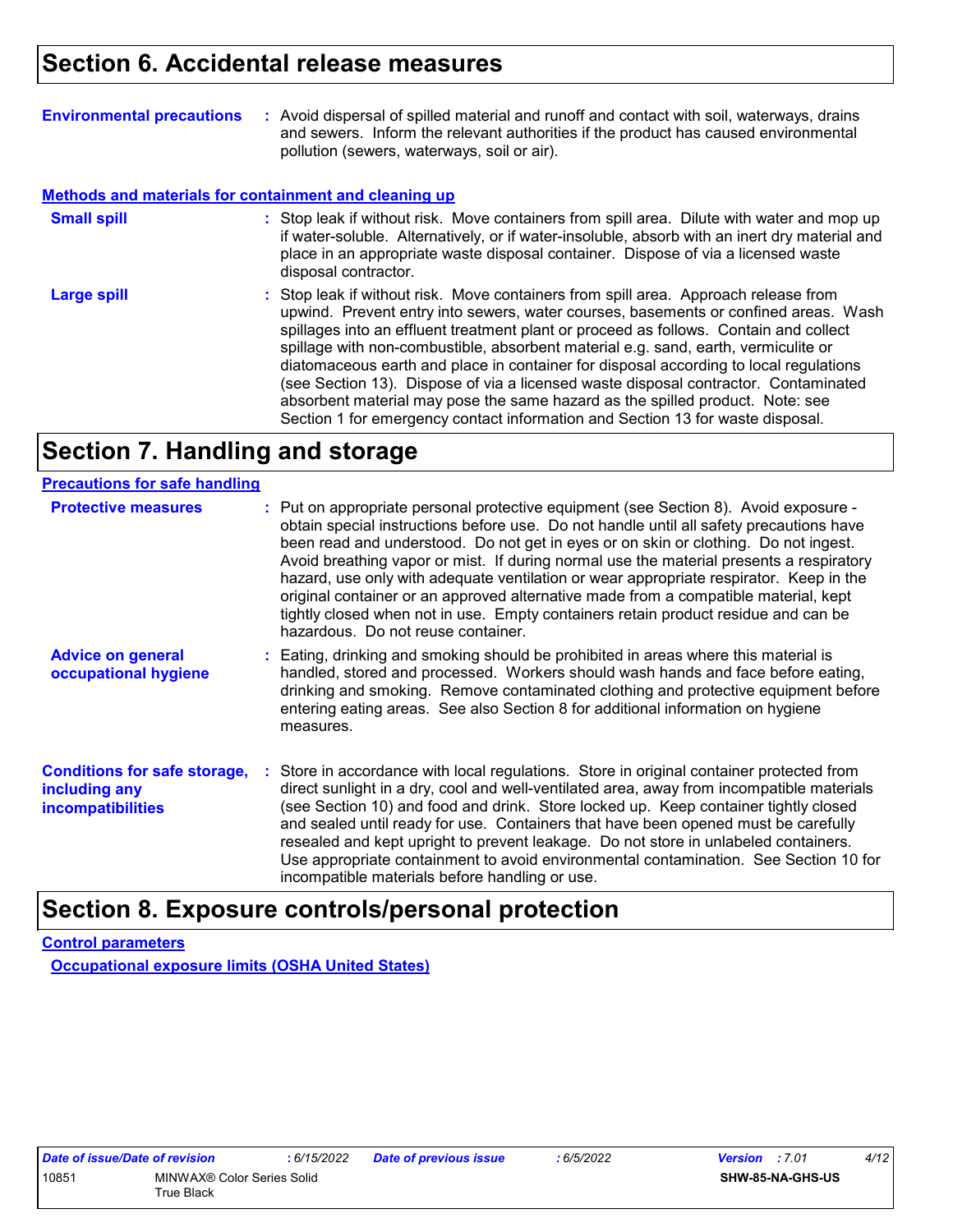## **Section 8. Exposure controls/personal protection**

| <b>Ingredient name</b>                          | CAS#                   | <b>Exposure limits</b>                                                                                                                                                                                                                                                                                                                                                                                                         |
|-------------------------------------------------|------------------------|--------------------------------------------------------------------------------------------------------------------------------------------------------------------------------------------------------------------------------------------------------------------------------------------------------------------------------------------------------------------------------------------------------------------------------|
| Propylene Glycol                                | 57-55-6                | OARS WEEL (United States, 1/2021).<br>TWA: 10 mg/m <sup>3</sup> 8 hours.                                                                                                                                                                                                                                                                                                                                                       |
| <b>Barium Sulfate</b>                           | 7727-43-7              | ACGIH TLV (United States, 1/2021).<br>TWA: 5 mg/m <sup>3</sup> 8 hours. Form: Inhalable<br>fraction<br>NIOSH REL (United States, 10/2020).<br>TWA: 5 mg/m <sup>3</sup> 10 hours. Form: Respirable<br>fraction<br>TWA: 10 mg/m <sup>3</sup> 10 hours. Form: Total<br>OSHA PEL (United States, 5/2018).<br>TWA: 5 mg/m <sup>3</sup> 8 hours. Form: Respirable<br>fraction<br>TWA: 15 mg/m <sup>3</sup> 8 hours. Form: Total dust |
| Nonylphenoxypoly(ethoxy)ethanol<br>Carbon Black | 9016-45-9<br>1333-86-4 | None.<br>ACGIH TLV (United States, 1/2021).<br>TWA: 3 mg/m <sup>3</sup> 8 hours. Form: Inhalable<br>fraction<br>NIOSH REL (United States, 10/2020).<br>TWA: $3.5 \text{ mg/m}^3$ 10 hours.<br>TWA: 0.1 mg of PAHs/cm <sup>3</sup> 10 hours.<br>OSHA PEL (United States, 5/2018).<br>TWA: $3.5 \text{ mg/m}^3$ 8 hours.                                                                                                         |

#### **Occupational exposure limits (Canada)**

| <b>Ingredient name</b> | CAS#      | <b>Exposure limits</b>                                                                                                                                                                                                                                                                                                                                                                                                                                                                                                                                                              |
|------------------------|-----------|-------------------------------------------------------------------------------------------------------------------------------------------------------------------------------------------------------------------------------------------------------------------------------------------------------------------------------------------------------------------------------------------------------------------------------------------------------------------------------------------------------------------------------------------------------------------------------------|
| Carbon black           | 1333-86-4 | <b>CA British Columbia Provincial (Canada,</b><br>$6/2021$ ).<br>TWA: 3 mg/m <sup>3</sup> 8 hours. Form: Inhalable<br>CA Ontario Provincial (Canada, 6/2019).<br>TWA: 3 mg/m <sup>3</sup> 8 hours. Form: Inhalable<br>particulate matter.<br>CA Quebec Provincial (Canada, 6/2021).<br>TWAEV: 3 mg/m <sup>3</sup> 8 hours. Form: inhalable<br>dust<br>CA Alberta Provincial (Canada, 6/2018).<br>8 hrs OEL: 3.5 mg/m <sup>3</sup> 8 hours.<br><b>CA Saskatchewan Provincial (Canada,</b><br>7/2013).<br>STEL: 7 mg/m <sup>3</sup> 15 minutes.<br>TWA: $3.5 \text{ mg/m}^3$ 8 hours. |

#### **Occupational exposure limits (Mexico)**

|       | CAS# | <b>Exposure limits</b> |
|-------|------|------------------------|
| None. |      |                        |

| <b>Appropriate engineering</b><br>controls       | : If user operations generate dust, fumes, gas, vapor or mist, use process enclosures,<br>local exhaust ventilation or other engineering controls to keep worker exposure to<br>airborne contaminants below any recommended or statutory limits.                                                                                |
|--------------------------------------------------|---------------------------------------------------------------------------------------------------------------------------------------------------------------------------------------------------------------------------------------------------------------------------------------------------------------------------------|
| <b>Environmental exposure</b><br><b>controls</b> | : Emissions from ventilation or work process equipment should be checked to ensure<br>they comply with the requirements of environmental protection legislation. In some<br>cases, fume scrubbers, filters or engineering modifications to the process equipment<br>will be necessary to reduce emissions to acceptable levels. |

#### **Individual protection measures**

| Date of issue/Date of revision |                                          | : 6/15/2022 | <b>Date of previous issue</b> | : 6/5/2022 | <b>Version</b> : 7.01 |                         | 5/12 |
|--------------------------------|------------------------------------------|-------------|-------------------------------|------------|-----------------------|-------------------------|------|
| 10851                          | MINWAX® Color Series Solid<br>True Black |             |                               |            |                       | <b>SHW-85-NA-GHS-US</b> |      |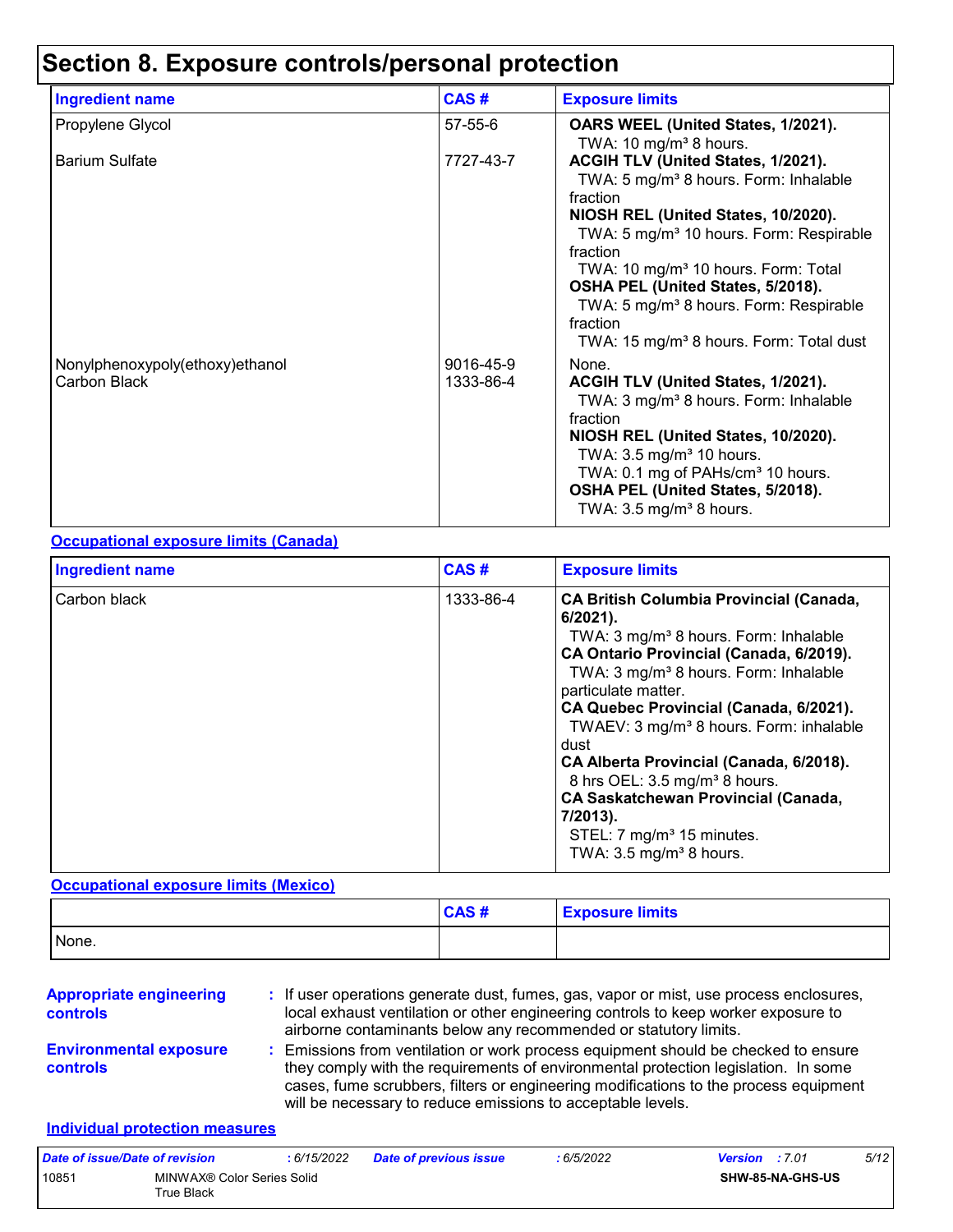## **Section 8. Exposure controls/personal protection**

| <b>Hygiene measures</b>       | : Wash hands, forearms and face thoroughly after handling chemical products, before<br>eating, smoking and using the lavatory and at the end of the working period.<br>Appropriate techniques should be used to remove potentially contaminated clothing.<br>Wash contaminated clothing before reusing. Ensure that eyewash stations and safety<br>showers are close to the workstation location.                                                                                                                                                                                                                    |
|-------------------------------|----------------------------------------------------------------------------------------------------------------------------------------------------------------------------------------------------------------------------------------------------------------------------------------------------------------------------------------------------------------------------------------------------------------------------------------------------------------------------------------------------------------------------------------------------------------------------------------------------------------------|
| <b>Eye/face protection</b>    | Safety eyewear complying with an approved standard should be used when a risk<br>t.<br>assessment indicates this is necessary to avoid exposure to liquid splashes, mists,<br>gases or dusts. If contact is possible, the following protection should be worn, unless<br>the assessment indicates a higher degree of protection: safety glasses with side-<br>shields.                                                                                                                                                                                                                                               |
| <b>Skin protection</b>        |                                                                                                                                                                                                                                                                                                                                                                                                                                                                                                                                                                                                                      |
| <b>Hand protection</b>        | Chemical-resistant, impervious gloves complying with an approved standard should be<br>worn at all times when handling chemical products if a risk assessment indicates this is<br>necessary. Considering the parameters specified by the glove manufacturer, check<br>during use that the gloves are still retaining their protective properties. It should be<br>noted that the time to breakthrough for any glove material may be different for different<br>glove manufacturers. In the case of mixtures, consisting of several substances, the<br>protection time of the gloves cannot be accurately estimated. |
| <b>Body protection</b>        | : Personal protective equipment for the body should be selected based on the task being<br>performed and the risks involved and should be approved by a specialist before<br>handling this product.                                                                                                                                                                                                                                                                                                                                                                                                                  |
| <b>Other skin protection</b>  | : Appropriate footwear and any additional skin protection measures should be selected<br>based on the task being performed and the risks involved and should be approved by a<br>specialist before handling this product.                                                                                                                                                                                                                                                                                                                                                                                            |
| <b>Respiratory protection</b> | Based on the hazard and potential for exposure, select a respirator that meets the<br>appropriate standard or certification. Respirators must be used according to a<br>respiratory protection program to ensure proper fitting, training, and other important<br>aspects of use.                                                                                                                                                                                                                                                                                                                                    |
|                               |                                                                                                                                                                                                                                                                                                                                                                                                                                                                                                                                                                                                                      |

## **Section 9. Physical and chemical properties**

The conditions of measurement of all properties are at standard temperature and pressure unless otherwise indicated.

#### **Appearance**

| <b>Physical state</b>                                             | : Liquid.                             |
|-------------------------------------------------------------------|---------------------------------------|
| <b>Color</b>                                                      | : Not available.                      |
| <b>Odor</b>                                                       | : Not available.                      |
| <b>Odor threshold</b>                                             | : Not available.                      |
| рH                                                                | : 8.7                                 |
| <b>Melting point/freezing point</b>                               | $:$ Not available.                    |
| <b>Boiling point, initial boiling</b><br>point, and boiling range | : $100^{\circ}$ C (212 $^{\circ}$ F)  |
| <b>Flash point</b>                                                | : Closed cup: Not applicable.         |
| <b>Evaporation rate</b>                                           | $\therefore$ 0.09 (butyl acetate = 1) |
| <b>Flammability</b>                                               | Not available.                        |
| Lower and upper explosion<br>limit/flammability limit             | : Lower: $2.6\%$<br>Upper: 12.5%      |
| <b>Vapor pressure</b>                                             | : $2.3$ kPa (17.5 mm Hg)              |
| <b>Relative vapor density</b>                                     | : 1 [Air = 1]                         |
| <b>Relative density</b>                                           | 1.08                                  |
| <b>Solubility</b>                                                 | Not available.                        |

| Date of issue/Date of revision |                                          | :6/15/2022 | <b>Date of previous issue</b> | : 6/5/2022 | <b>Version</b> : 7.01 | 6/12 |
|--------------------------------|------------------------------------------|------------|-------------------------------|------------|-----------------------|------|
| 10851                          | MINWAX® Color Series Solid<br>True Black |            |                               |            | SHW-85-NA-GHS-US      |      |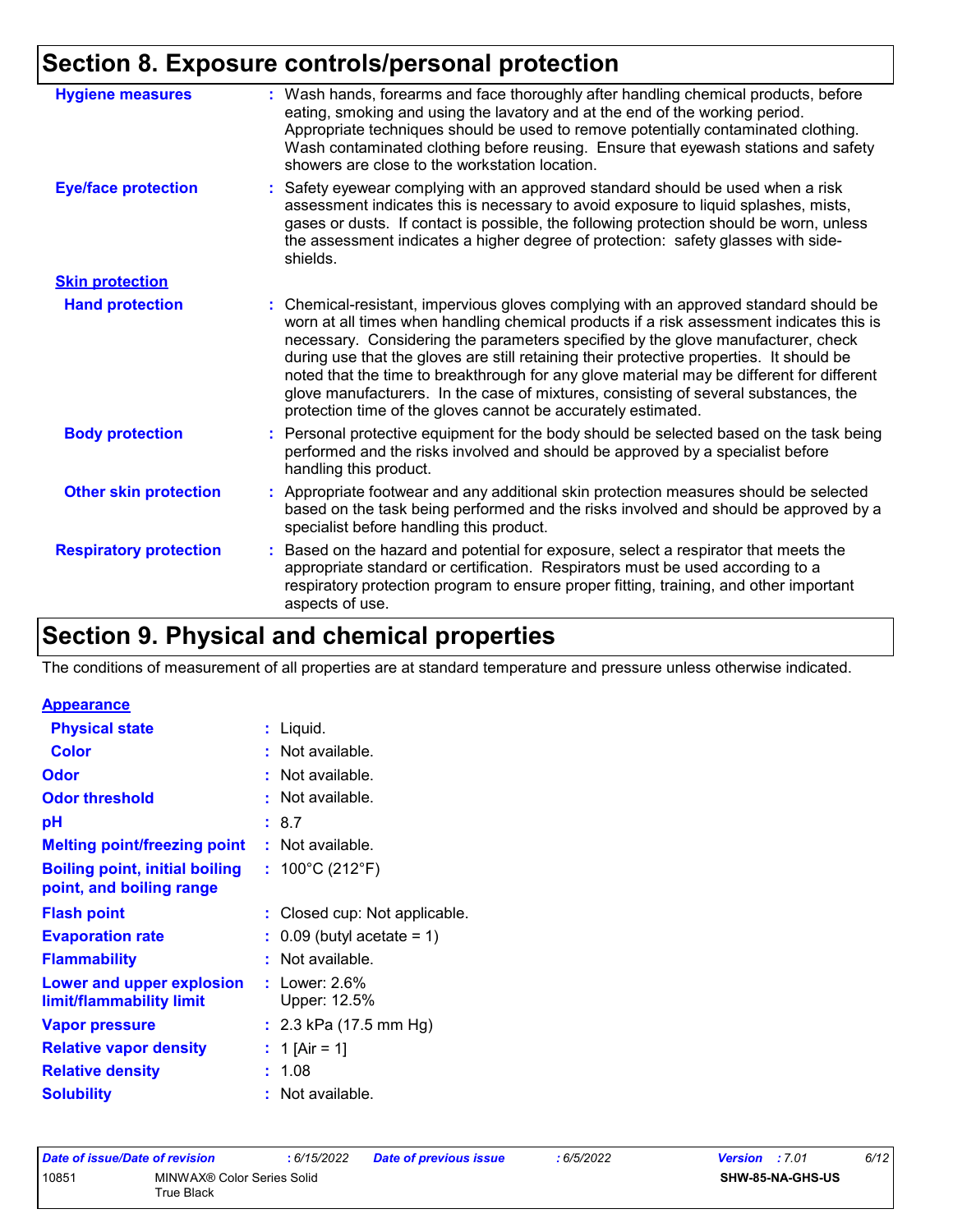## **Section 9. Physical and chemical properties**

| <b>Partition coefficient: n-</b><br>octanol/water |    | : Not applicable.                                              |
|---------------------------------------------------|----|----------------------------------------------------------------|
| <b>Auto-ignition temperature</b>                  |    | $\therefore$ Not available.                                    |
| <b>Decomposition temperature</b>                  |    | $\therefore$ Not available.                                    |
| <b>Viscosity</b>                                  | t. | Kinematic (40°C (104°F)): >20.5 mm <sup>2</sup> /s (>20.5 cSt) |
| <b>Molecular weight</b>                           |    | Not applicable.                                                |
| <b>Aerosol product</b>                            |    |                                                                |
| <b>Heat of combustion</b>                         |    | $: 3.214$ kJ/g                                                 |

## **Section 10. Stability and reactivity**

| <b>Reactivity</b>                            | : No specific test data related to reactivity available for this product or its ingredients.              |
|----------------------------------------------|-----------------------------------------------------------------------------------------------------------|
| <b>Chemical stability</b>                    | : The product is stable.                                                                                  |
| <b>Possibility of hazardous</b><br>reactions | : Under normal conditions of storage and use, hazardous reactions will not occur.                         |
| <b>Conditions to avoid</b>                   | : No specific data.                                                                                       |
| <b>Incompatible materials</b>                | : No specific data.                                                                                       |
| <b>Hazardous decomposition</b><br>products   | : Under normal conditions of storage and use, hazardous decomposition products should<br>not be produced. |

## **Section 11. Toxicological information**

#### **Information on toxicological effects**

True Black

#### **Acute toxicity**

| <b>Product/ingredient name</b> | <b>Result</b>            | <b>Species</b> | <b>Dose</b>             | <b>Exposure</b> |
|--------------------------------|--------------------------|----------------|-------------------------|-----------------|
| Propylene Glycol               | LD50 Dermal<br>LD50 Oral | Rabbit<br>Rat  | 20800 mg/kg<br> 20 g/kg |                 |
| l Carbon Black                 | LD50 Oral                | Rat            | >15400 mg/kg            |                 |

#### **Irritation/Corrosion**

| <b>Product/ingredient name</b> | <b>Result</b>                                | <b>Species</b> | <b>Score</b> | <b>Exposure</b>  | <b>Observation</b> |
|--------------------------------|----------------------------------------------|----------------|--------------|------------------|--------------------|
| Propylene Glycol               | Eyes - Mild irritant                         | Rabbit         |              | 24 hours 500     |                    |
|                                |                                              |                |              | mg               |                    |
|                                | Eyes - Mild irritant                         | Rabbit         |              | $100 \text{ mg}$ |                    |
|                                | Skin - Moderate irritant                     | Child          |              | 96 hours 30      |                    |
|                                |                                              |                |              | % C              |                    |
|                                | Skin - Mild irritant                         | Human          |              | 168 hours        |                    |
|                                |                                              |                |              | 500 mg           |                    |
|                                | Skin - Moderate irritant                     | Human          |              | 72 hours 104     |                    |
|                                |                                              |                |              | mg I             |                    |
|                                | Skin - Mild irritant                         | Woman          |              | 96 hours 30      |                    |
|                                |                                              |                |              | $\%$             |                    |
| Nonylphenoxypoly(ethoxy)       | Eyes - Severe irritant                       | Guinea pig     |              | $20 \, mg$       |                    |
| ethanol                        |                                              |                |              |                  |                    |
|                                | Eyes - Severe irritant                       | Mouse          |              | 20 mg            |                    |
|                                | Eyes - Severe irritant                       | Rabbit         |              | 20 mg            |                    |
|                                | Skin - Mild irritant                         | Human          |              | 72 hours 15      | $\blacksquare$     |
|                                |                                              |                |              | mg I             |                    |
| Date of issue/Date of revision | : 6/15/2022<br><b>Date of previous issue</b> |                | :6/5/2022    | <b>Version</b>   | 7/12<br>:7.01      |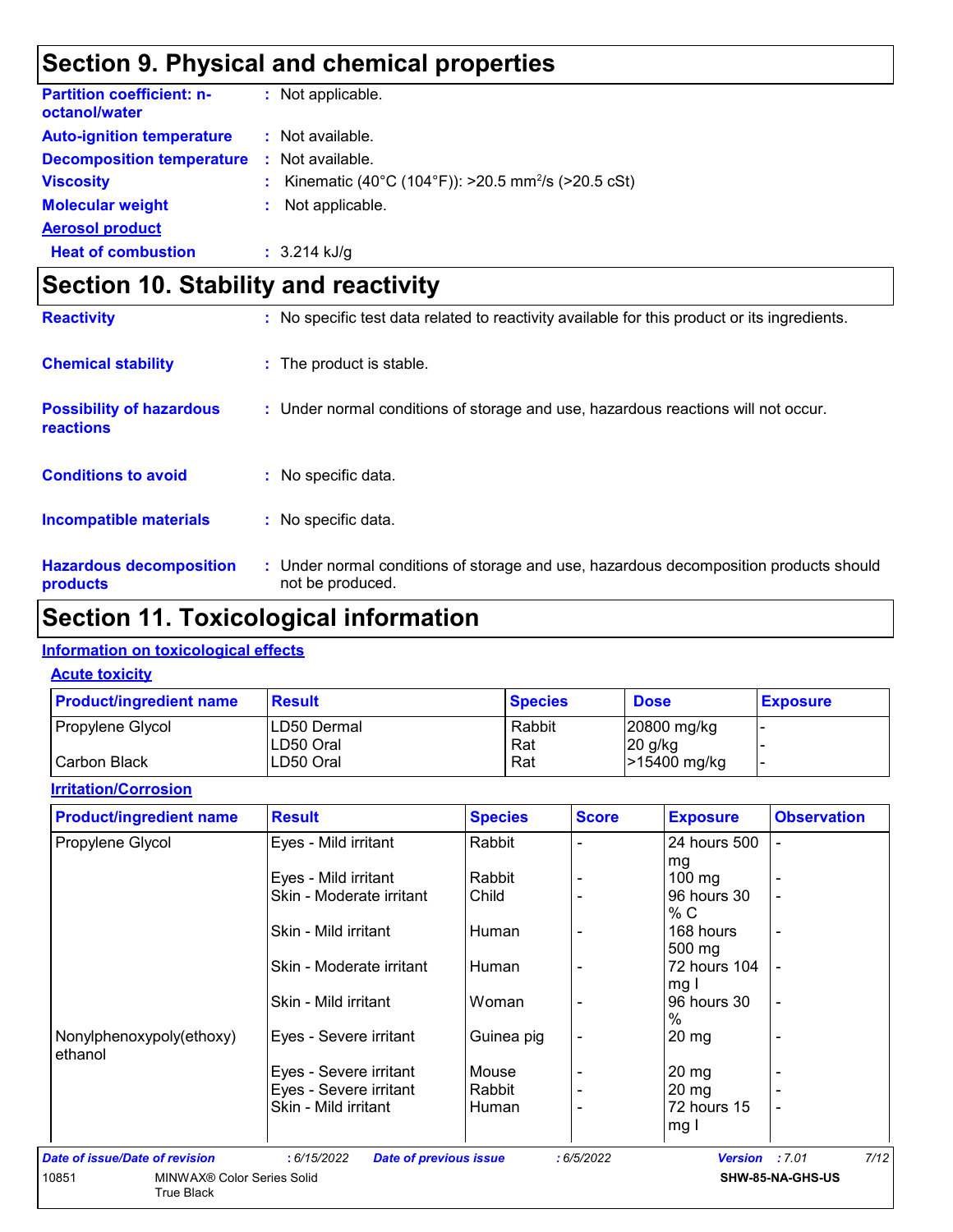| <b>Section 11. Toxicological information</b>                                             |                      |             |                                                     |               |                |                |
|------------------------------------------------------------------------------------------|----------------------|-------------|-----------------------------------------------------|---------------|----------------|----------------|
|                                                                                          | Skin - Mild irritant |             | Rabbit                                              | $\frac{1}{2}$ | 500 mg         | $\blacksquare$ |
| <b>Sensitization</b>                                                                     |                      |             |                                                     |               |                |                |
| Not available.                                                                           |                      |             |                                                     |               |                |                |
| <b>Mutagenicity</b>                                                                      |                      |             |                                                     |               |                |                |
| Not available.                                                                           |                      |             |                                                     |               |                |                |
| <b>Carcinogenicity</b>                                                                   |                      |             |                                                     |               |                |                |
| Not available.                                                                           |                      |             |                                                     |               |                |                |
| <b>Classification</b>                                                                    |                      |             |                                                     |               |                |                |
|                                                                                          |                      |             |                                                     |               |                |                |
| <b>Product/ingredient name</b>                                                           | <b>OSHA</b>          | <b>IARC</b> | <b>NTP</b>                                          |               |                |                |
| <b>Carbon Black</b>                                                                      |                      | 2B          |                                                     |               |                |                |
| <b>Reproductive toxicity</b>                                                             |                      |             |                                                     |               |                |                |
| Not available.                                                                           |                      |             |                                                     |               |                |                |
| <b>Teratogenicity</b>                                                                    |                      |             |                                                     |               |                |                |
| Not available.                                                                           |                      |             |                                                     |               |                |                |
| Specific target organ toxicity (single exposure)                                         |                      |             |                                                     |               |                |                |
| Not available.                                                                           |                      |             |                                                     |               |                |                |
| <b>Specific target organ toxicity (repeated exposure)</b>                                |                      |             |                                                     |               |                |                |
| Not available.                                                                           |                      |             |                                                     |               |                |                |
| <b>Aspiration hazard</b>                                                                 |                      |             |                                                     |               |                |                |
| Not available.                                                                           |                      |             |                                                     |               |                |                |
|                                                                                          |                      |             |                                                     |               |                |                |
| <b>Information on the likely</b>                                                         | : Not available.     |             |                                                     |               |                |                |
| routes of exposure                                                                       |                      |             |                                                     |               |                |                |
| <b>Potential acute health effects</b>                                                    |                      |             |                                                     |               |                |                |
| <b>Eye contact</b>                                                                       |                      |             | : No known significant effects or critical hazards. |               |                |                |
| <b>Inhalation</b>                                                                        |                      |             | : No known significant effects or critical hazards. |               |                |                |
| <b>Skin contact</b>                                                                      |                      |             | : No known significant effects or critical hazards. |               |                |                |
| <b>Ingestion</b>                                                                         |                      |             | : No known significant effects or critical hazards. |               |                |                |
|                                                                                          |                      |             |                                                     |               |                |                |
| <b>Symptoms related to the physical, chemical and toxicological characteristics</b>      |                      |             |                                                     |               |                |                |
| <b>Eye contact</b>                                                                       | : No specific data.  |             |                                                     |               |                |                |
| <b>Inhalation</b>                                                                        | : No specific data.  |             |                                                     |               |                |                |
| <b>Skin contact</b>                                                                      | : No specific data.  |             |                                                     |               |                |                |
| <b>Ingestion</b>                                                                         | : No specific data.  |             |                                                     |               |                |                |
| Delayed and immediate effects and also chronic effects from short and long term exposure |                      |             |                                                     |               |                |                |
| <b>Short term exposure</b>                                                               |                      |             |                                                     |               |                |                |
| <b>Potential immediate</b>                                                               | : Not available.     |             |                                                     |               |                |                |
| effects                                                                                  |                      |             |                                                     |               |                |                |
| <b>Potential delayed effects</b>                                                         | : Not available.     |             |                                                     |               |                |                |
| <b>Long term exposure</b>                                                                |                      |             |                                                     |               |                |                |
| <b>Potential immediate</b>                                                               | : Not available.     |             |                                                     |               |                |                |
| effects                                                                                  |                      |             |                                                     |               |                |                |
| <b>Date of issue/Date of revision</b>                                                    | : 6/15/2022          |             | <b>Date of previous issue</b>                       | :6/5/2022     | Version : 7.01 | 8/12           |

**SHW-85-NA-GHS-US**

10851 MINWAX® Color Series Solid True Black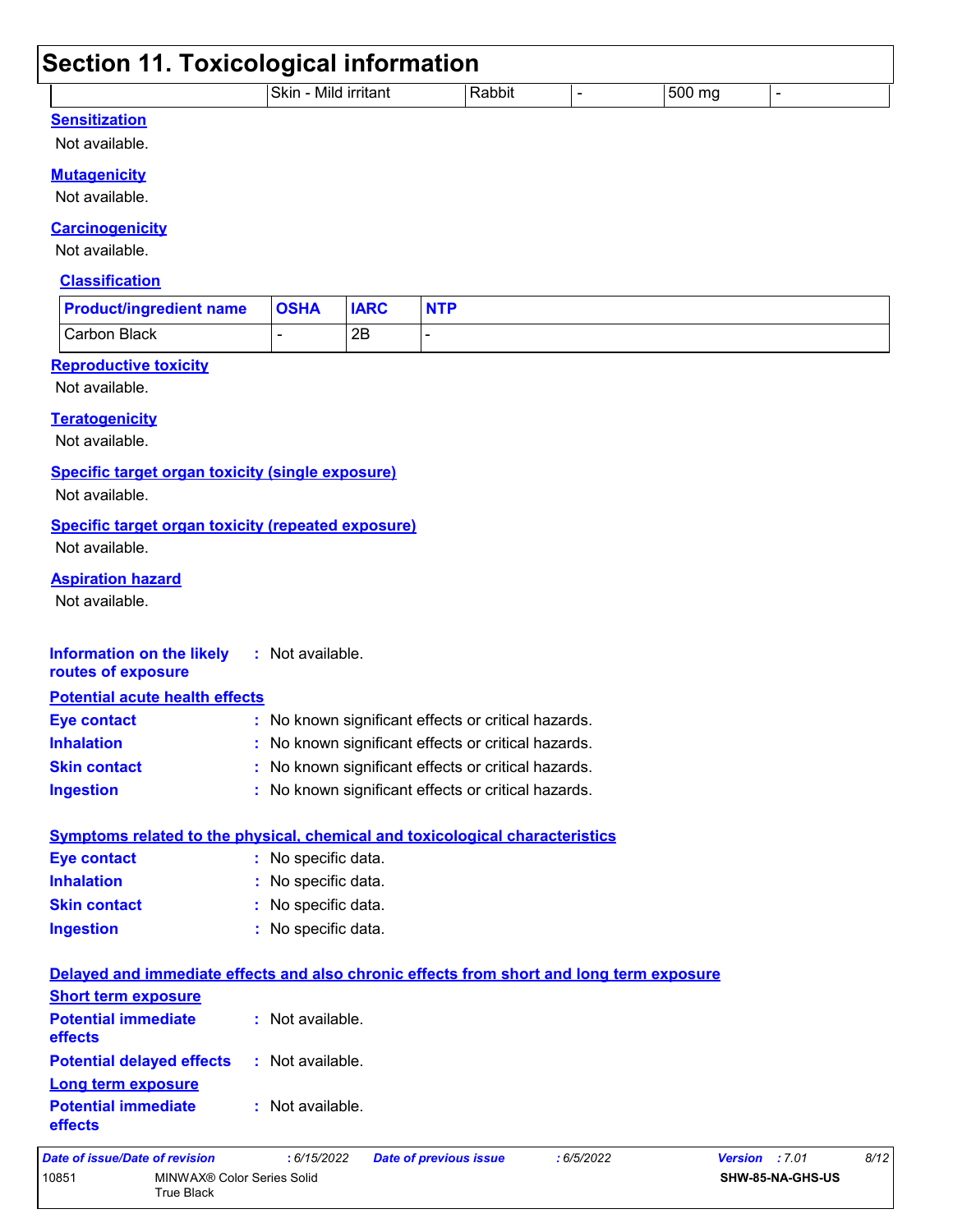## **Section 11. Toxicological information**

## **Potential delayed effects :** Not available.

**Potential chronic health effects**

Not available.

| <b>General</b><br><b>Carcinogenicity</b> | : No known significant effects or critical hazards.<br>: Suspected of causing cancer. Risk of cancer depends on duration and level of<br>exposure. |
|------------------------------------------|----------------------------------------------------------------------------------------------------------------------------------------------------|
| <b>Mutagenicity</b>                      | : No known significant effects or critical hazards.                                                                                                |
| <b>Teratogenicity</b>                    | : No known significant effects or critical hazards.                                                                                                |
| <b>Developmental effects</b>             | : No known significant effects or critical hazards.                                                                                                |
| <b>Fertility effects</b>                 | : No known significant effects or critical hazards.                                                                                                |

**Numerical measures of toxicity** Not available. **Acute toxicity estimates**

## **Section 12. Ecological information**

| <b>Toxicity</b>                     |                                     |                                      |                 |
|-------------------------------------|-------------------------------------|--------------------------------------|-----------------|
| <b>Product/ingredient name</b>      | <b>Result</b>                       | <b>Species</b>                       | <b>Exposure</b> |
| Propylene Glycol                    | Acute EC50 >110 ppm Fresh water     | Daphnia - Daphnia magna              | 48 hours        |
|                                     | Acute LC50 1020000 µg/l Fresh water | Crustaceans - Ceriodaphnia<br>dubia  | 48 hours        |
|                                     | Acute LC50 710000 µg/l Fresh water  | Fish - Pimephales promelas           | 96 hours        |
| <b>Barium Sulfate</b>               | Acute EC50 634 mg/l Fresh water     | Crustaceans - Cypris subglobosa      | 48 hours        |
|                                     | Acute EC50 32 mg/l Fresh water      | Daphnia - Daphnia magna              | 48 hours        |
| Nonylphenoxypoly(ethoxy)<br>ethanol | Acute LC50 1.23 mg/l Marine water   | Crustaceans - Americamysis<br>bahia  | 48 hours        |
|                                     | Acute LC50 0.148 mg/l Fresh water   | Daphnia - Daphnia magna -<br>Neonate | 48 hours        |
|                                     | Acute LC50 1300 µg/l Fresh water    | Fish - Lepomis macrochirus           | 96 hours        |
|                                     | Chronic NOEC 35 µg/l Fresh water    | Fish - Oryzias latipes - Fry         | 100 days        |

#### **Persistence and degradability**

| <b>Product/ingredient name</b> | <b>Aquatic half-life</b> | <b>Photolysis</b> | Biodegradability |
|--------------------------------|--------------------------|-------------------|------------------|
| Propylene Glycol               |                          |                   | Readily          |

#### **Bioaccumulative potential**

Not available.

#### **Mobility in soil**

**Soil/water partition coefficient (KOC)**

**:** Not available.

**Other adverse effects** : No known significant effects or critical hazards.

| Date of issue/Date of revision |                                          | : 6/15/2022 | <b>Date of previous issue</b> | : 6/5/2022 | <b>Version</b> : 7.01 |                         | 9/12 |
|--------------------------------|------------------------------------------|-------------|-------------------------------|------------|-----------------------|-------------------------|------|
| 10851                          | MINWAX® Color Series Solid<br>True Black |             |                               |            |                       | <b>SHW-85-NA-GHS-US</b> |      |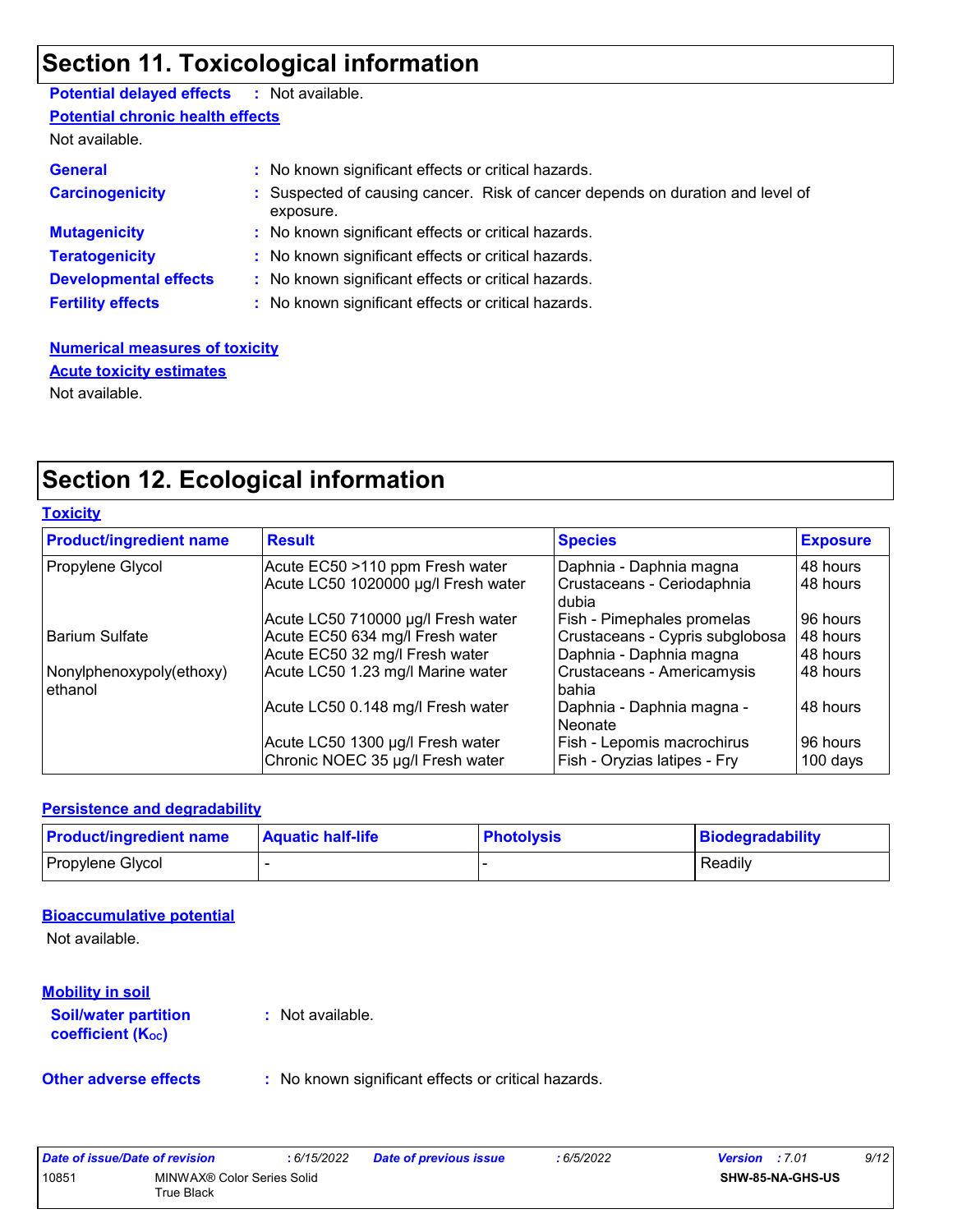## **Section 13. Disposal considerations**

#### **Disposal methods :**

The generation of waste should be avoided or minimized wherever possible. Disposal of this product, solutions and any by-products should at all times comply with the requirements of environmental protection and waste disposal legislation and any regional local authority requirements. Dispose of surplus and non-recyclable products via a licensed waste disposal contractor. Waste should not be disposed of untreated to the sewer unless fully compliant with the requirements of all authorities with jurisdiction. Waste packaging should be recycled. Incineration or landfill should only be considered when recycling is not feasible. This material and its container must be disposed of in a safe way. Care should be taken when handling emptied containers that have not been cleaned or rinsed out. Empty containers or liners may retain some product residues. Avoid dispersal of spilled material and runoff and contact with soil, waterways, drains and sewers.

## **Section 14. Transport information**

| <b>DOT</b><br><b>Classification</b>                                         | <b>TDG</b><br><b>Classification</b> | <b>Mexico</b><br><b>Classification</b>        | <b>IATA</b>      | <b>IMDG</b>                                                                                                                                                                                                                                                                                                                                                                                                                                                                                                                                                                                                                                                                         |
|-----------------------------------------------------------------------------|-------------------------------------|-----------------------------------------------|------------------|-------------------------------------------------------------------------------------------------------------------------------------------------------------------------------------------------------------------------------------------------------------------------------------------------------------------------------------------------------------------------------------------------------------------------------------------------------------------------------------------------------------------------------------------------------------------------------------------------------------------------------------------------------------------------------------|
| Not regulated.                                                              | Not regulated.                      | Not regulated.                                | Not regulated.   | Not regulated.                                                                                                                                                                                                                                                                                                                                                                                                                                                                                                                                                                                                                                                                      |
|                                                                             |                                     |                                               |                  |                                                                                                                                                                                                                                                                                                                                                                                                                                                                                                                                                                                                                                                                                     |
|                                                                             |                                     |                                               |                  |                                                                                                                                                                                                                                                                                                                                                                                                                                                                                                                                                                                                                                                                                     |
| $\blacksquare$                                                              |                                     |                                               |                  |                                                                                                                                                                                                                                                                                                                                                                                                                                                                                                                                                                                                                                                                                     |
| No.                                                                         | No.                                 | No.                                           | No.              | No.                                                                                                                                                                                                                                                                                                                                                                                                                                                                                                                                                                                                                                                                                 |
|                                                                             |                                     |                                               |                  |                                                                                                                                                                                                                                                                                                                                                                                                                                                                                                                                                                                                                                                                                     |
| <b>Special precautions for user :</b><br><b>Transport in bulk according</b> |                                     |                                               |                  |                                                                                                                                                                                                                                                                                                                                                                                                                                                                                                                                                                                                                                                                                     |
|                                                                             |                                     | Not available.<br><b>Proper shipping name</b> | : Not available. | Multi-modal shipping descriptions are provided for informational purposes and do not<br>consider container sizes. The presence of a shipping description for a particular<br>mode of transport (sea, air, etc.), does not indicate that the product is packaged<br>suitably for that mode of transport. All packaging must be reviewed for suitability<br>prior to shipment, and compliance with the applicable regulations is the sole<br>responsibility of the person offering the product for transport. People loading and<br>unloading dangerous goods must be trained on all of the risks deriving from the<br>substances and on all actions in case of emergency situations. |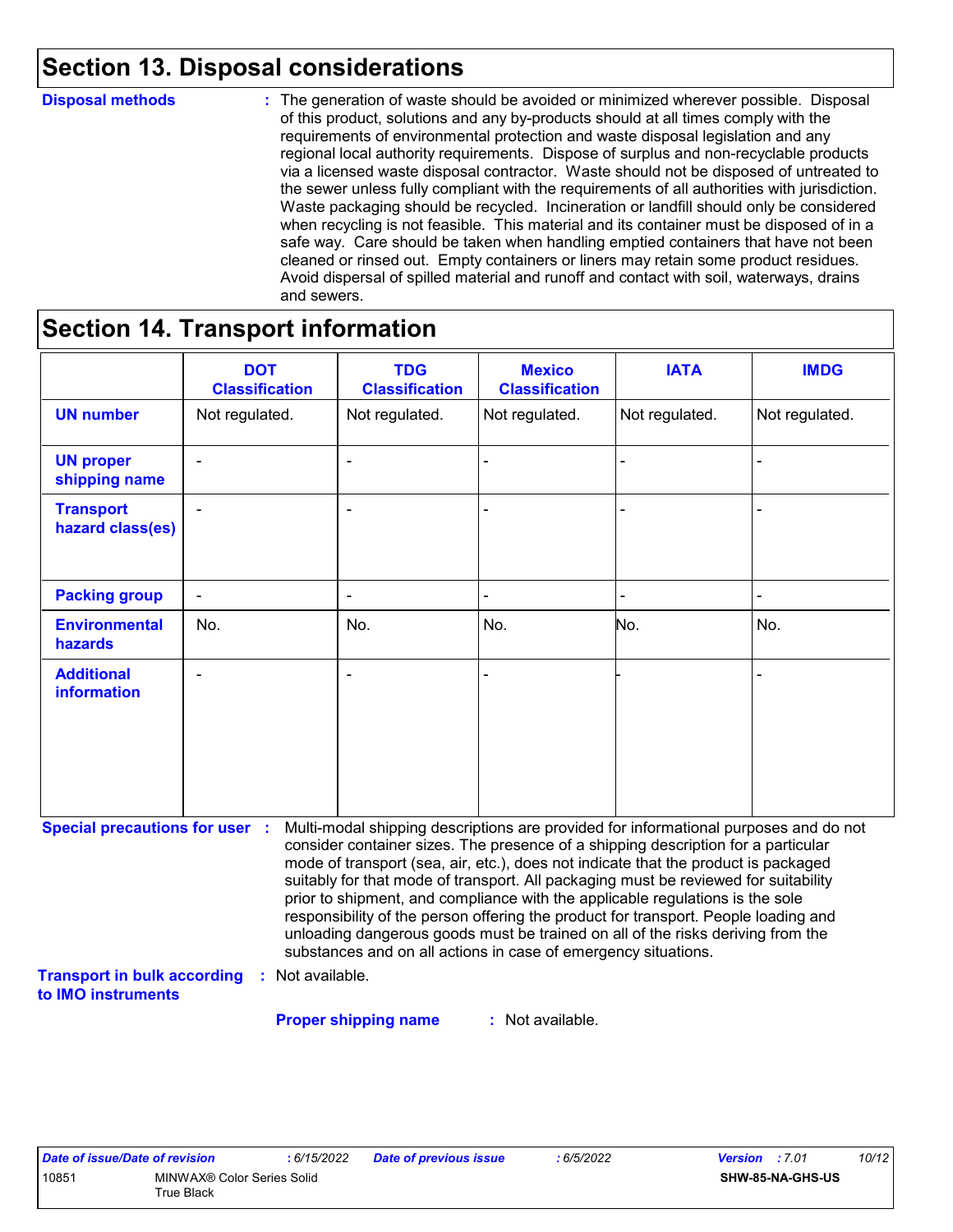### **Section 15. Regulatory information**

**TSCA 5(a)2 proposed significant new use rules**: Nonylphenoxypoly(ethoxy)ethanol; 2-Methyl-4-isothiazolin-3-one; 5-Chloro-2-methylisothiazolinone

#### **SARA 313**

SARA 313 (40 CFR 372.45) supplier notification can be found on the Environmental Data Sheet.

#### **California Prop. 65**

WARNING: This product contains chemicals known to the State of California to cause cancer and birth defects or other reproductive harm.

#### **International regulations**

| <b>International lists</b> | : Australia inventory (AIIC): Not determined.<br>China inventory (IECSC): Not determined. |
|----------------------------|-------------------------------------------------------------------------------------------|
|                            | Japan inventory (CSCL): Not determined.                                                   |
|                            | Japan inventory (ISHL): Not determined.                                                   |
|                            | Korea inventory (KECI): Not determined.                                                   |
|                            | New Zealand Inventory of Chemicals (NZIoC): Not determined.                               |
|                            | Philippines inventory (PICCS): Not determined.                                            |
|                            | Taiwan Chemical Substances Inventory (TCSI): Not determined.                              |
|                            | Thailand inventory: Not determined.                                                       |
|                            | Turkey inventory: Not determined.                                                         |
|                            | Vietnam inventory: Not determined.                                                        |

### **Section 16. Other information**

**Hazardous Material Information System (U.S.A.)**



**The customer is responsible for determining the PPE code for this material. For more information on HMIS® Personal Protective Equipment (PPE) codes, consult the HMIS® Implementation Manual.**

**Caution: HMIS® ratings are based on a 0-4 rating scale, with 0 representing minimal hazards or risks, and 4 representing significant hazards or risks. Although HMIS® ratings and the associated label are not required on SDSs or products leaving a facility under 29 CFR 1910.1200, the preparer may choose to provide them. HMIS® ratings are to be used with a fully implemented HMIS® program. HMIS® is a registered trademark and service mark of the American Coatings Association, Inc.**

**Procedure used to derive the classification**

| <b>Classification</b>               |             | <b>Justification</b> |
|-------------------------------------|-------------|----------------------|
| <b>CARCINOGENICITY - Category 2</b> |             | Calculation method   |
| <b>History</b>                      |             |                      |
| Date of printing                    | : 6/15/2022 |                      |
| Date of issue/Date of<br>revision   | : 6/15/2022 |                      |
| Date of previous issue              | 6/5/2022    |                      |

**Version :** 7.01